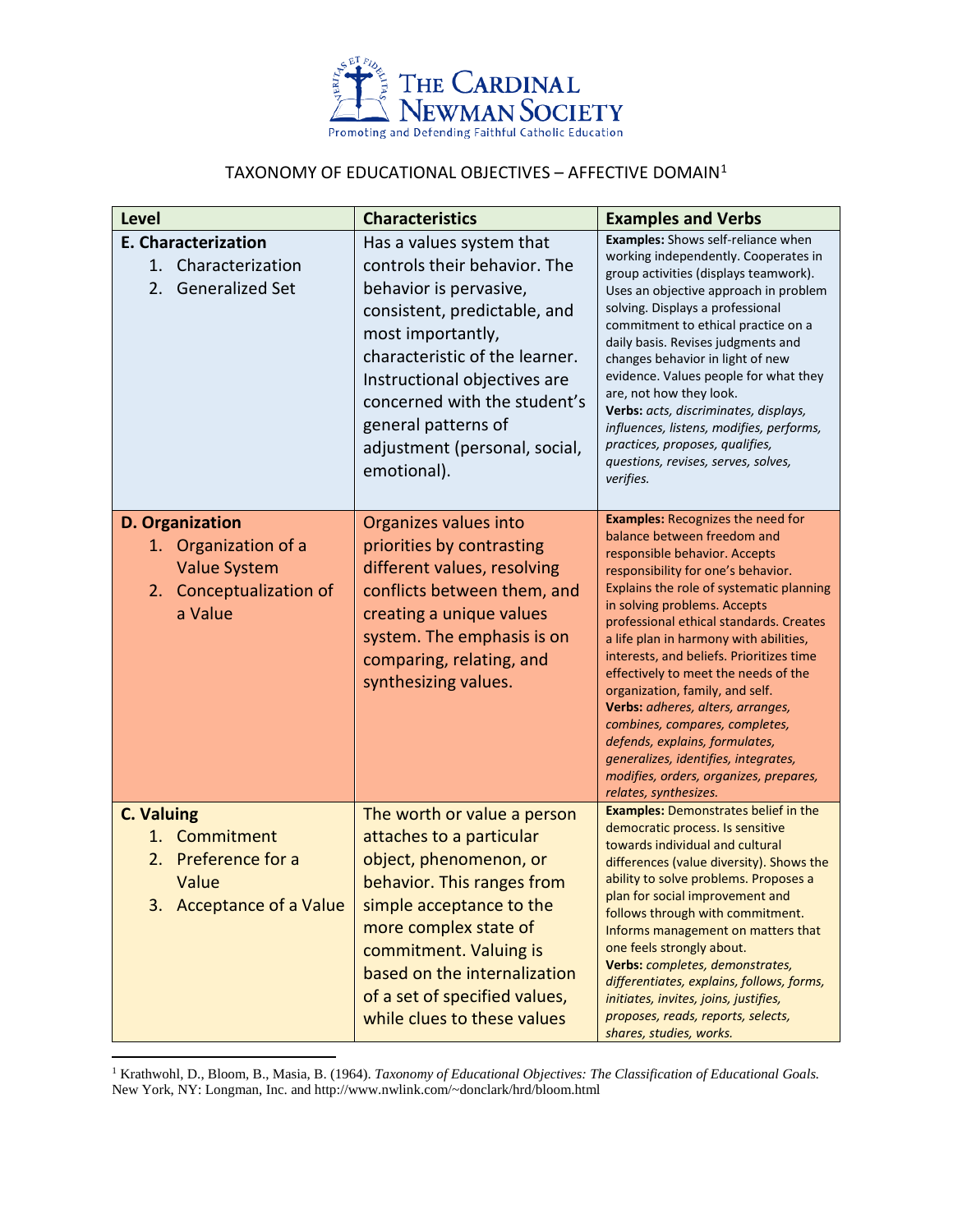|                                                                                                                      | are expressed in the learner's<br>overt behavior and are often<br>identifiable.                                                                                                                                                                       |                                                                                                                                                                                                                                                                                                                                                                                                       |
|----------------------------------------------------------------------------------------------------------------------|-------------------------------------------------------------------------------------------------------------------------------------------------------------------------------------------------------------------------------------------------------|-------------------------------------------------------------------------------------------------------------------------------------------------------------------------------------------------------------------------------------------------------------------------------------------------------------------------------------------------------------------------------------------------------|
| <b>B. Responding</b><br>1. Acquiescence in<br>responding<br>2. Willingness to respond<br>3. Satisfaction in response | Active participation on the<br>part of the learner. Attends<br>and reacts to a particular<br>phenomenon. Learning<br>outcomes may emphasize<br>compliance in responding,<br>willingness to respond, or<br>satisfaction in responding<br>(motivation). | <b>Example:</b> Participates in class<br>discussions. Gives a presentation.<br>Questions new ideals, concepts,<br>models, etc. in order to fully<br>understand them. Know the safety<br>rules and practices them.<br>Verbs: answers, assists, aids, complies,<br>conforms, discusses, greets, helps,<br>labels, performs, practices, presents,<br>reads, recites, reports, selects, tells,<br>writes. |
| A. Receiving<br>Awareness<br>2. Willingness to<br>Receive.<br>3. Selected Attention                                  | Developing awareness of the<br>phenomena.                                                                                                                                                                                                             | <b>Example:</b> Listen to others with respect.<br>Listen for and remember the name of<br>newly introduced people.<br>Verbs: accepts, asks, chooses,<br>describes, follows, gives, hold,<br>identifies, locates, names, points to,<br>selects, sits, erect, replies, uses.                                                                                                                             |

## **Example for teaching the value of patience to participate (Kindergarten).**

Teacher explains that students must be patient and raise their hand in order to be called on to speak. Student orients themselves to tune into the teacher's instruction.

Student watches others patiently raising their hands to be called on next to speak.

Student raises hand and waits to be called on to speak. Student is called on and speaks.

Student realizes that raising one's hand and being patient works, so begins to use this 'system' more frequently.

Student recognizes the justice inherent in being patient and raising one's hand so that all, or most, students in the class are able to participate. Student sees value in patience and waiting to be called on. When a new student enters the class, the experienced student instructs him in the procedure of waiting and raising one's hand to be called on.

## **CS.ELA.712.DS1. Share** *(Valuing stage)* **how literature fosters both prudence and sound judgment in the human person.**

**CS.ELA.712.DS2. Develop empathy, care, and compassion for a character's crisis or choice in order to transcend oneself, build virtue, and better understand one's own disposition and humanity.** *(Responding – Valuing)*

After reading *Around the World in Eighty Days*, students will analyze examples of truth, deception, and omission found in the story, specifically reflecting and internalizing the reasons the characters did what they did and how they would act in this situation. Students will then be able to reflect on, and articulate how literature has assisted them in their moral decisionmaking. This can be accomplished either orally or in writing.